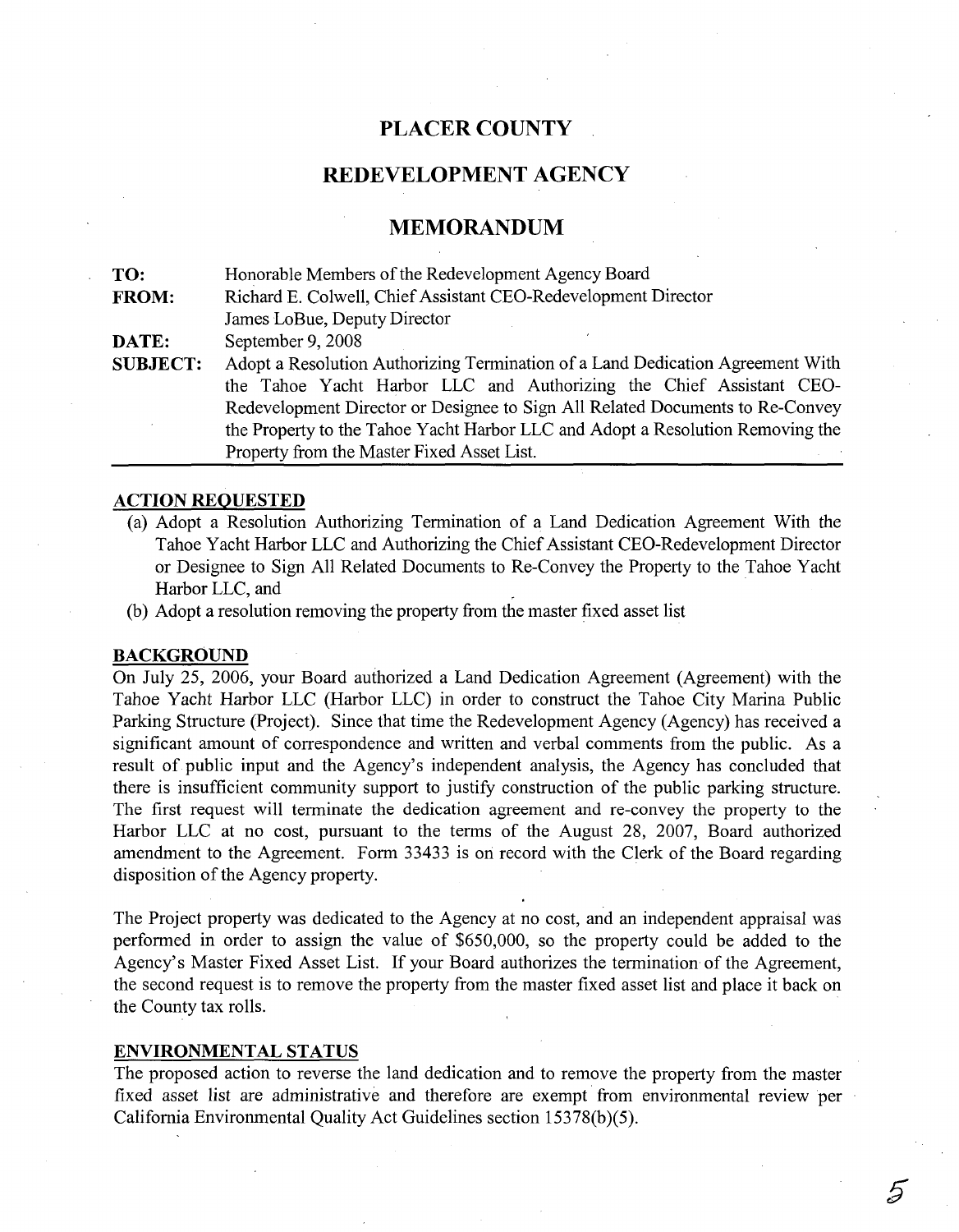#### **FISCAL IMPACT**

The Project planning costs to date have been paid from North Lake Tahoe Redevelopment Project Area Tax Increment revenues allocated in the prior and current fiscal year. There will be no impact on the County General Fund.

#### **RECOMMENDATION**

Adopt a resolution authorizing termination of a land dedication agreement with the Tahoe Yacht Harbor LLC and authorizing the Chief Assistant CEO-Redevelopment Director or Designee to sign all related documents to re-convey the Property to the Tahoe Yacht Harbor LLC and adopt a resolution removing the property from the master fixed asset list.

Attachment: Resolution to Terminate Agreement Resolution to Remove Property from Master Fixed Asset List Termination of Dedication Agreement-On file for review only with the Clerk of the Board Form 33433 - On file for review only with the Clerk of the Board

cc: Karin Schwab, Agency Counsel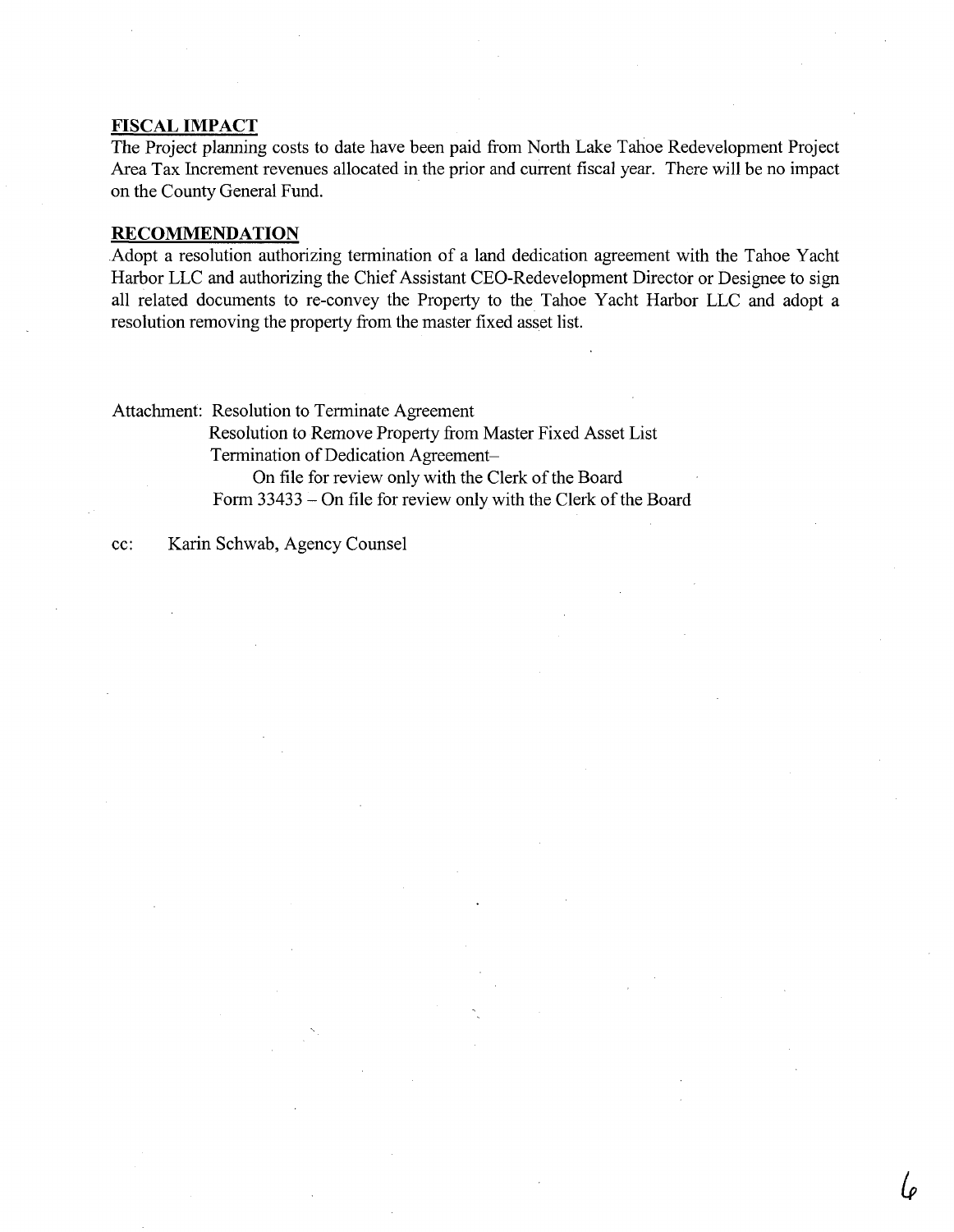# **Before the Placer County Redevelopment Agency Board of Directors County of Placer, State of California**

In the matter of:

Adopt a Resolution Authorizing Termination of a Land Dedication Agreement With the Tahoe Yacht Harbor LLC and Authorizing the Chief Assistant CEO-Redevelopment Director or Designee to Sign All Related Documents to Re-Convey the Property to the Tahoe Yacht Harbor LLC

| <b>Resol. No:</b> <u></u> |  |
|---------------------------|--|
|                           |  |

First Reading: ..

The following Resolution was duly passed by the Redevelopment Agency Board

of the County of Placer at a regular meeting held \_

by the following vote on roll call:

Ayes:

Noes:

Absent:

Signed and approved by me after its passage.

Attest: **Clerk of said Board**  Chair, Agency Board

WHEREAS, the Redevelopment Plan for the North Lake Tahoe Redevelopment Project Area (Redevelopment Plan) was adopted by the Placer County Board of Supervisors on July 16, 1996 by Ordinance No. 4753-B and subsequently amended from time to time; and

WHEREAS, the Redevelopment Agency of Placer County (Agency) is vested with responsibility pursuant to the Community Redevelopment Law (Part I of Division 24 of the Health and Safety

7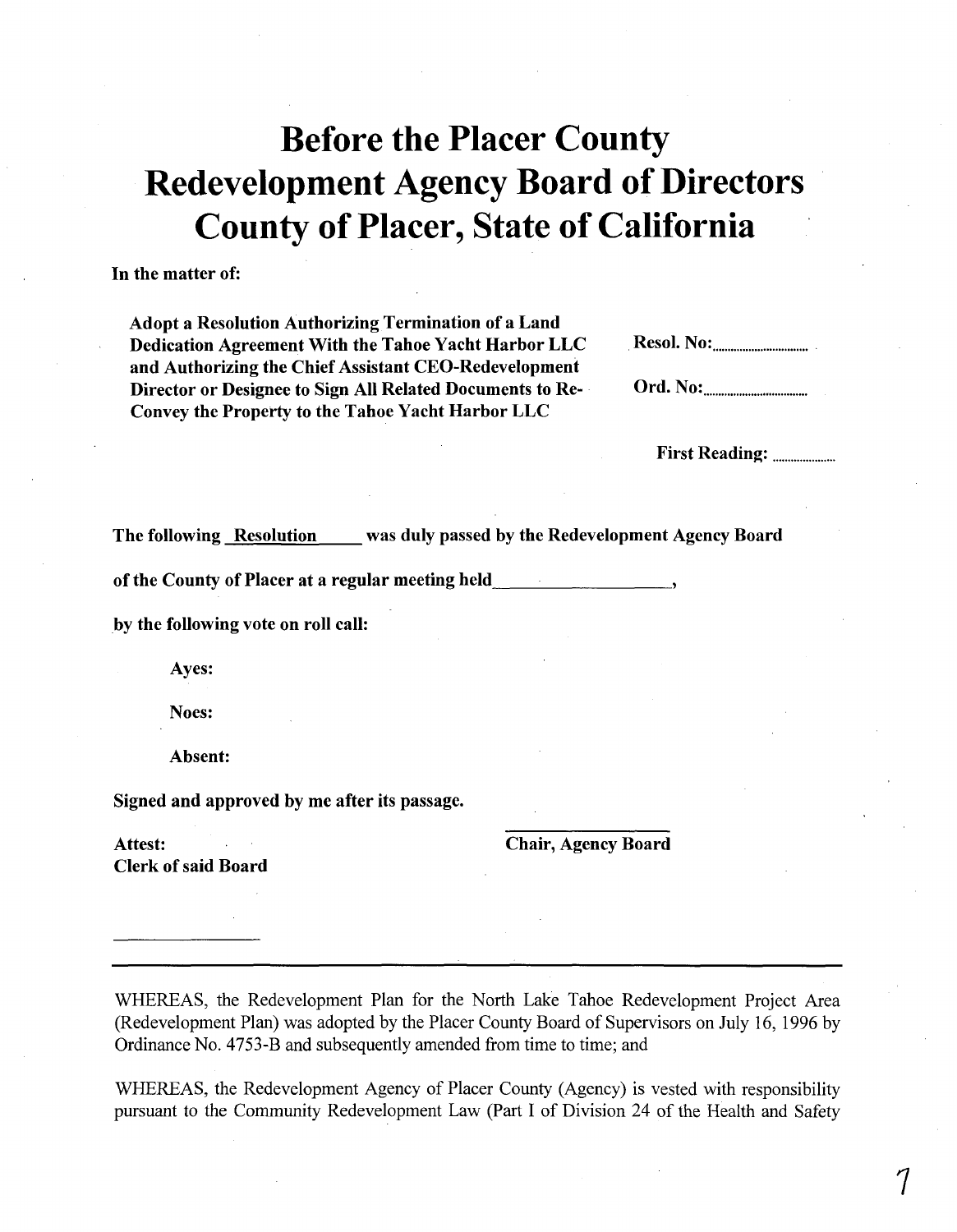Code of the State of California) to implement the Redevelopment Plan in the North Lake Tahoe Project Area; and

WHEREAS, the Agency approved a land dedication agreement with the Tahoe Yacht Harbor LLC on July 25, 2006 as amended on August 28, 2007 (Agreement); and

WHEREAS, the real property that was dedicated to the Agency was to be utilized for the construction of a public parking garage project known as the Tahoe City Marina Public Parking Structure (Project); and

WHEREAS, the Agency has decided not to pursue said Project; and

WHEREAS, pursuant to the Agreement, the parties agreed that the real property would be returned to the Tahoe Yacht Harbor LLC in the event the Project did not proceed; and

WHEREAS, the Agency desires to terminate the land dedication, returning the property to the Tahoe Yacht Harbor LLC.

NOW, THEREFORE, BE IT RESOLVED that based on information presented, the Agency Board determines as follows:

- 1. All of the above recitals are true and correct and incorporated herein as if set forth in full, and the Agency Board has based the findings and actions set forth in this Resolution, in part, on such recitals.
- 2. The Agency Board approves terminating the land dedication agreement with the Tahoe Yacht Harbor LLC.
- 3. The Agency Board authorizes the Chief Assistant CEO-Redevelopment Director or designee to execute all necessary documents to carry out this termination of the dedication agreement, including those documents necessary to re-convey the property back to the Tahoe Yacht Harbor LLC.
- 4. This Resolution shall take immediate effect from and after its passage and approval.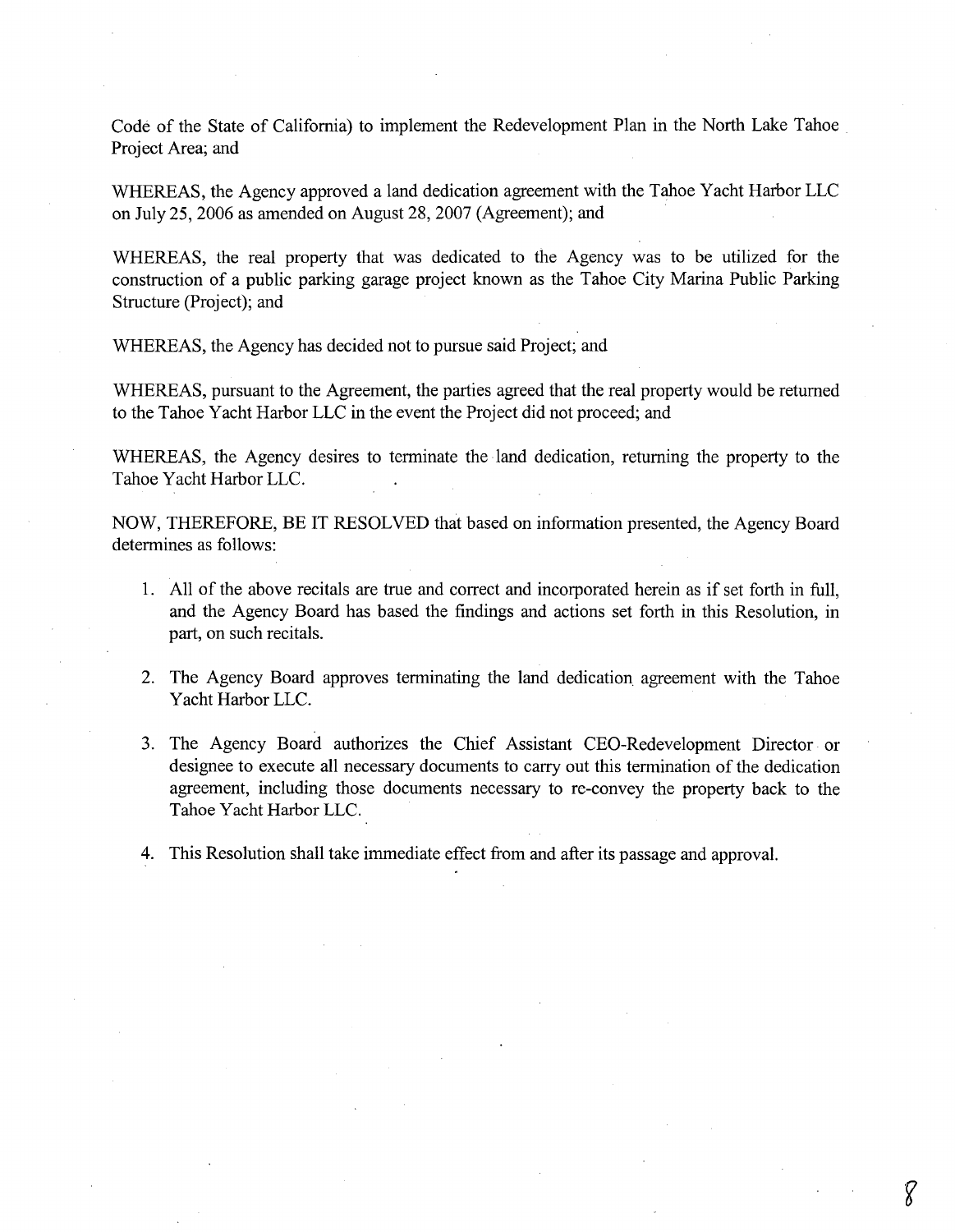# **Before the Placer County Redevelopment Agency Board of Directors County** of Placer, **State** of California

**In** the matter of:

Authorizing the removal of the Tahoe City Marina Public Parking Parcel from the Master Fixed Asset List

Ord. No: ..

First Reading: .

The following Resolution was duly passed by the Redevelopment Agency Board

of the County of Placer at a regular meeting held

by the following vote on roll call:

Ayes:

Noes:

Absent:

Signed and approved by me after its passage.

Attest: **Clerk of said Board**  Chair, Agency Board

WHEREAS, the Redevelopment Plan for the North Lake Tahoe Redevelopment Project Area (Redevelopment Plan) was adopted by the Placer County Board of Supervisors on July 16, 1996 by Ordinance No. 4753-B and subsequently amended from time to time; and

WHEREAS, the Redevelopment Agency of Placer County (Agency) is vested with responsibility pursuant to the Community Redevelopment Law (Part I of Division 24 of the Health and Safety